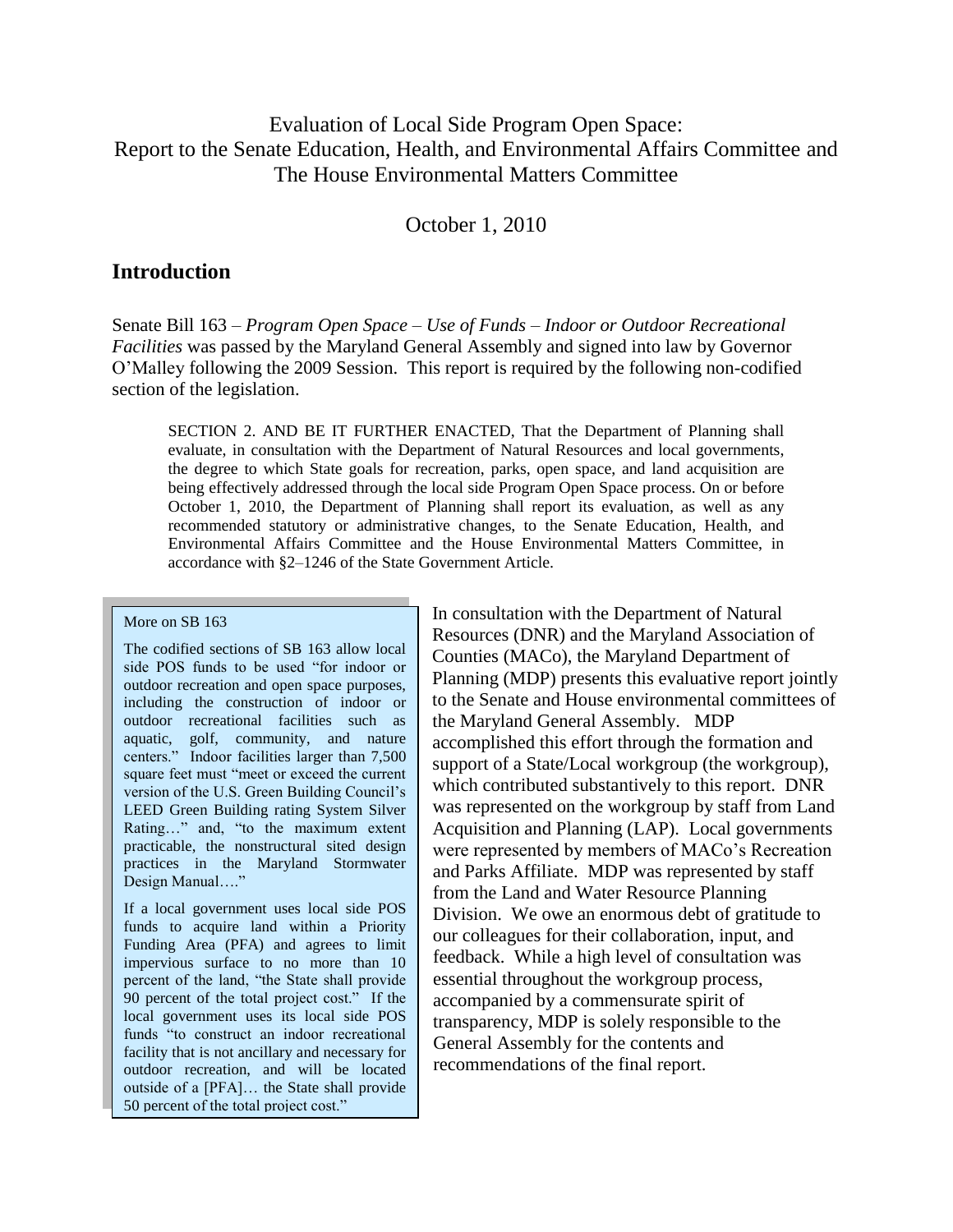Both codified and non-codified sections of SB 163 reflect the desire of the legislature to ensure that local side Program Open Space (POS) funds are being used effectively to achieve State and local goals for recreation, parks, open space, and land acquisition. This report summarizes information about the effectiveness of the local side POS process taken from Maryland's 2009 Land Preservation, Parks, and Recreation Plan and deliberations of the aforementioned workgroup. As directed by SB 163, it recommends statutory and administrative actions that we believe will help to increase effectiveness of the local side POS based on that information.

# **Review of goals, evaluation of individual goals being achieved, overall evaluation, summary of findings and recommendations**

### **Goals for Recreation and Parks**

 For purposes of this evaluation, it is important to recognize that Maryland's 2009 Land Preservation, Parks, and Recreation Plan (LPPRP) consists of four elements with related but distinct goals: Recreation and Parks, Agricultural Land Preservation, Natural Resource Conservation, and Historic Preservation.

State and local programs in these four areas are inter-related but have distinct goals and objectives. This report is focused on recreation and parks and the local side POS process. County recreation and parks agencies responsible for delivering these services are supported by the State through what is often called local side POS – the subject of this report as directed by SB 163 – was addressed largely through the Recreation and Parks element of the 2009 State LPPRP and the 24 local plans completed in 2005 and 2006.

These plans recognize the following goals for Recreation and Parks specifically:

- 1. Meet the default recreational land acquisition goal of 30 acres per 1,000 of population, established by MDP, or a county-specific needs-based goal approved by MDP.
- 2. Make a variety of quality recreational environments and opportunities readily accessible to all of its citizens, and thereby contribute to their physical and mental well-being.
- 3. Recognize and strategically use parks and recreation facilities as amenities to make communities, counties, and the State more desirable places to live, work and visit.
- 4. Use State investment in parks, recreation and open space to complement and mutually support the broader goals and objectives of local comprehensive / master plans.
- 5. To the greatest degree feasible, ensure that recreational land and facilities for local populations are conveniently located relative to population centers, are accessible without reliance on the automobile, and help to protect natural open spaces and resources.
- 6. Complement infrastructure and other public investments and priorities in existing communities and areas planned for growth through investment in neighborhood and community parks and facilities.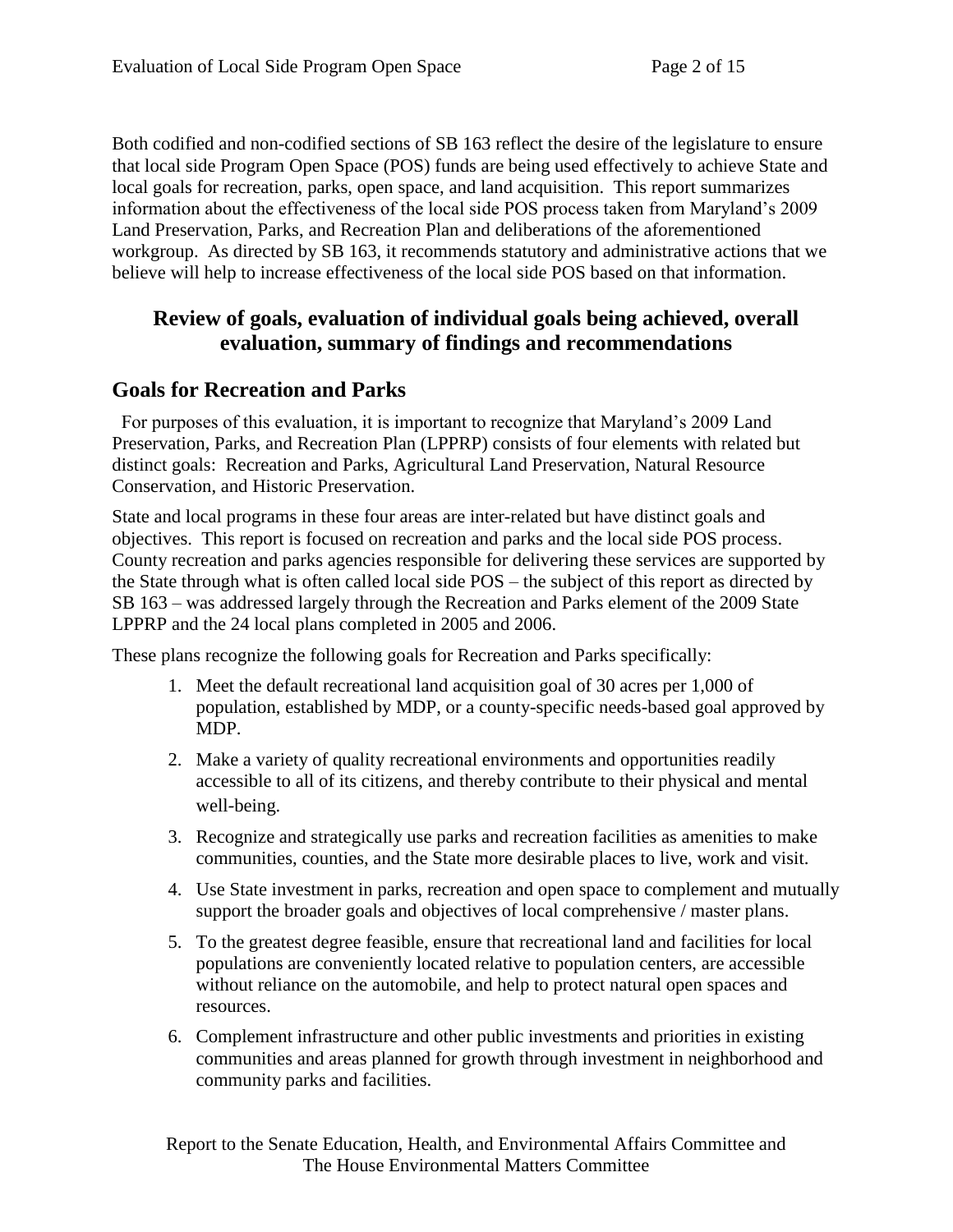7. Continue to protect recreational open space and resource lands at a rate that equals or exceeds the rate that land is developed at a statewide level.

# **Evaluation**

Following are discussions of the degree to which local programs are meeting each of these goals for recreation and parks. These are followed by an overall evaluation. The report ends with a summary of findings and recommendations.

#### **1. Meet the default recreational land acquisition goal of 30 acres per 1,000 of population, established by MDP, or a county-specific needs-based goal approved by MDP.**

We are meeting the "statewide" default acreage goal through 2010 and for the projected 2020 population. However, this acreage goal is intended to be county-specific, not for Maryland as a whole. Its purpose is to provide an indicator of the need for land acquisition in each jurisdiction, in relation to needs for facility development and rehabilitation. State law and guidelines also use the default goal, or a county-specific alternative, as a threshold for spending a higher percentage of local side POS funds on facility development versus land acquisition.<sup>1</sup>

A number of counties currently fall short of the default goal or their own needs-based goal approved by MDP. The progress of the Counties in meeting these goals is shown below, in the reproduction of Table 7 from Chapter III of the Maryland 2009 LPPRP.

In their 2005 or 2006 Land Preservation, Parks, and Recreation Plans, Counties were asked to estimate the cost of land acquisition priorities through 2020. Some counties did not include the estimate, but the total for Counties providing the estimate for these priorities was \$564,050,000. However, it is important to note that priority needs for facility development and rehabilitation are estimated for a total of \$1.7 billion, discussed further below in relation the next goal.

 $\overline{a}$ 1 According to statute (Natural Resources Article, Title 5 (Forests and Parks), Subtitle 9 (Program Open Space), Counties that have not met their land acquisition goals shall use one half of their "annual apportionment shall be used for acquisition or development projects provided that up to 20 percent of the funds authorized for acquisition or development projects…may be used for capital renewal." If its acreage goal is certified by DNR and MDP, "a local governing body may use up to 75 percent of its future annual apportionment for development projects for a period of 5 years after attainment, provided that up to 20 percent of the funds authorized for use for development projects under this subparagraph may be used for capital renewal."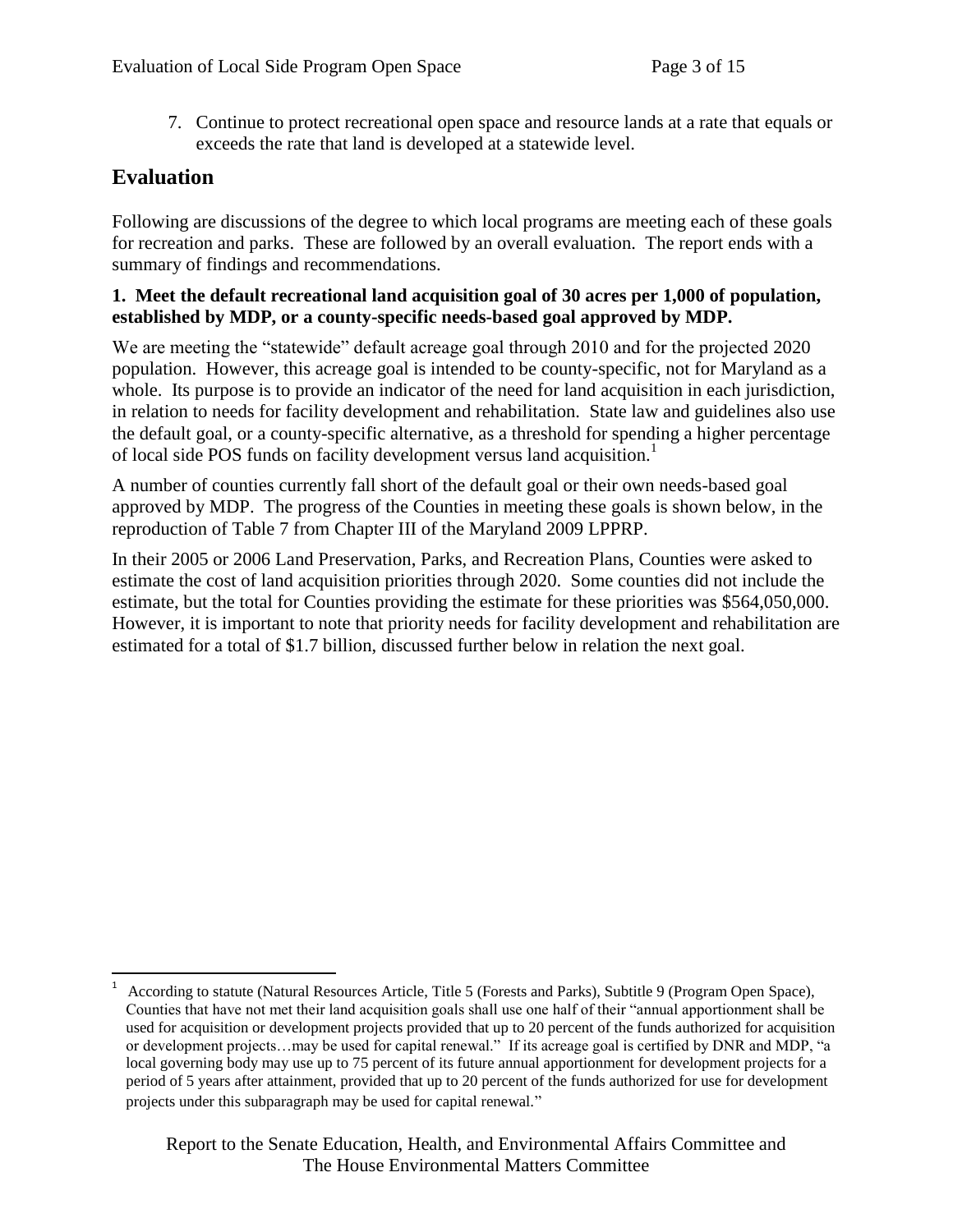2009 Maryland Land Preservation, Parks, and Recreation Plan - Volume I

#### Table 7 - Population-Based Default Acreage Standard (30 acres/1,000 persons) Compared to Local Inventories of Creditable Parkland Acreage Reported in the 2006 **Local Plans**

|                                             | <b>Default Acreage</b> |        |        | <b>Creditable</b> | <b>Does Inventory meet</b> |      |      |
|---------------------------------------------|------------------------|--------|--------|-------------------|----------------------------|------|------|
| <b>COUNTY/REGION</b>                        | Standard, 30 acres per |        |        | <b>Parkland</b>   |                            |      |      |
|                                             | 1,000 persons          |        |        | Acreage           | Standard?                  |      |      |
| <b>BALTIMORE REGION</b>                     | 2005                   | 2010   | 2020   |                   | 2005                       | 2010 | 2020 |
| <b>Anne Arundel County</b>                  | 15,360                 | 15,804 | 16,530 | 9,310             |                            |      |      |
| <b>Baltimore County</b>                     | 23,721                 | 24,590 | 25,256 | 15,036            |                            |      |      |
| <b>Carroll County</b>                       | 5,070                  | 5,391  | 5,796  | 5,856             |                            |      |      |
| <b>Harford County</b>                       | 7,163                  | 7,641  | 8,715  | 6,503             |                            |      |      |
| <b>Howard County</b>                        | 8,106                  | 8,826  | 9,398  | 8,621             |                            |      |      |
| <b>Baltimore City</b>                       | 19,080                 | 19,370 | 19.475 | 24,458            |                            |      |      |
|                                             |                        |        |        |                   |                            |      |      |
| <b>WASHINGTON SUBURBAN</b><br><b>REGION</b> |                        |        |        |                   |                            |      |      |
| <b>Frederick County</b>                     | 6,656                  | 7,296  | 10,191 | 3,662             |                            |      |      |
| <b>Montgomery County</b>                    | 27,915                 | 30,000 | 34,674 | 26,363            |                            |      |      |
| <b>Prince George's County</b>               | 25,515                 | 26,178 | 29,798 | 24,458            |                            |      |      |
|                                             |                        |        |        |                   |                            |      |      |
| <b>SOUTHERN MARYLAND REGION</b>             |                        |        |        |                   |                            |      |      |
| <b>Calvert County</b>                       | 2,556                  | 2,733  | 2,883  | 1,889             |                            |      |      |
| <b>Charles County</b>                       | 4,161                  | 4,568  | 6,182  | 2.884             |                            |      |      |
| <b>St. Mary's County</b>                    | 2.897                  | 3,245  | 4.565  | 1,861             |                            |      |      |
|                                             |                        |        |        |                   |                            |      |      |
| <b>WESTERN MARYLAND REGION</b>              |                        |        |        |                   |                            |      |      |
| <b>Allegany County</b>                      | 2.217                  | 2,223  | 2.202  | 3,279             |                            |      |      |
| <b>Garrett County</b>                       | 905                    | 932    | 1,008  | 2,155             |                            |      |      |
| <b>Washington County</b>                    | 4,232                  | 4,524  | 5,694  | 2,200             |                            |      |      |
|                                             |                        |        |        |                   |                            |      |      |
| <b>UPPER EASTERN SHORE REGION</b>           |                        |        |        |                   |                            |      |      |
| <b>Caroline County</b>                      | 939                    | 1,016  | 1,427  | 10,462            |                            |      |      |
| <b>Cecil County</b>                         | 2,919                  | 3.275  | 4.800  | 2.532             |                            |      |      |
| <b>Kent County</b>                          | 590                    | 614    | 696    | 7,945             |                            |      |      |
| <b>Queen Anne's County</b>                  | 1,379                  | 1,457  | 1,899  | 1,654             |                            |      |      |
| <b>Talbot County</b>                        | 1,058                  | 1.103  | 1.254  | 661               |                            |      |      |
|                                             |                        |        |        |                   |                            |      |      |
| <b>LOWER BASTERN SHORE REGION</b>           |                        |        |        |                   |                            |      |      |
| <b>Dorchester County</b>                    | 939                    | 995    | 1.197  | 10,310            |                            |      |      |
| <b>Somerset County</b>                      | 780                    | 824    | 911    | 859               |                            |      |      |
| <b>Wicomico County</b>                      | 2,687                  | 2,843  | 3,512  | 19,144            |                            |      |      |
| <b>Worcester County</b>                     | 1,482                  | 1,574  | 1,880  | 10,102            |                            |      |      |

**STATE TOTALS** 

144,606 152,472 174,682

187,173



III-99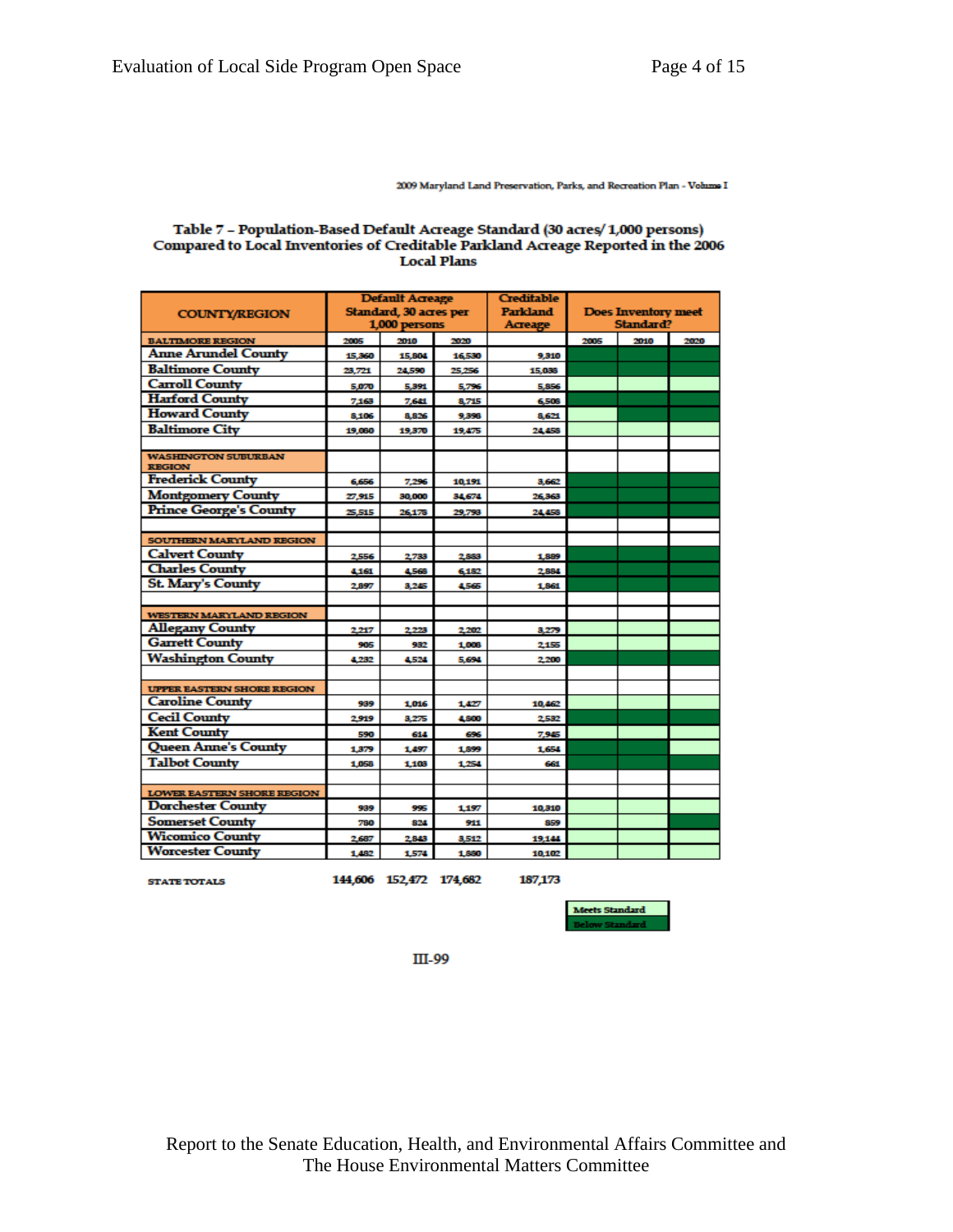#### **2. Make a variety of quality recreational environments and opportunities readily accessible to all citizens, and thereby contribute to their physical and mental well-being.**

Local parks and recreation agencies, and by extension local side POS funding and process, play an integral role in ensuring that a variety of quality recreational environments and opportunities are accessible to Marylanders. The primary focus of most local parks and recreation agencies is on active and facility-based forms of recreation, often in settings that also conserve natural resource amenities on the sites. By way of comparison, the emphasis of Maryland's state parks, forests and natural environmental areas is on natural resource conservation and providing predominantly natural resource-based forms of recreation supported by some degree of facility improvement. This complementary arrangement provides a wide array of recreational and leisure opportunities to the public, offering a diversity of choices that contribute to the physical and mental well-being of Maryland citizens and visitors to the state.

The local side of Program Open Space (POS) has been invaluable in helping Counties and municipalities support this goal that is shared by both levels of government. It provides funding for park acquisition and for the development and rehabilitation of both indoor and outdoor recreation facilities. Local POS funding has been invested in a wide array of sites ranging from neighborhood to stream valley to regional parks, and for such diverse facilities as ball fields, playgrounds, picnic pavilions, recreation and nature centers, trails, and paths.

Notwithstanding these accomplishments, the 23 Counties and Baltimore City identified needsbased priorities for over \$1.7 billion for the development and rehabilitation of park and recreation facilities between 2005 and 2020 in the latest round of Land Preservation, Parks, and Recreation Plans. When considered together with the  $$500 + million$  in priority needs for land acquisition, it is clear that much remains to be accomplished if we are to make a variety of quality recreational environments and opportunities readily accessible to all citizens.

These needs for facility development relate to both indoor and outdoor facilities. Given the focus of SB 163 on indoor facilities, the following additional information about them is provided.

Graph 6 from the 2009 Maryland LPPRP, reproduced below provides a chart showing the adequacy of supply of recreational opportunities by type statewide as perceived by the public. A previous telephone survey conducted for MDP and DNR by the Maryland Institute for Policy Analysis and Research, University of Maryland, Baltimore County (UMBC survey), revealed that 42% of respondents said there were "not enough" indoor recreation facilities, and 39% said the same about swimming pools. Of the 11 types of recreational facilities in the survey, only "Bike Lanes Along Roads" scored higher for "not enough" (approx. 53%) than indoor facilities and swimming pools.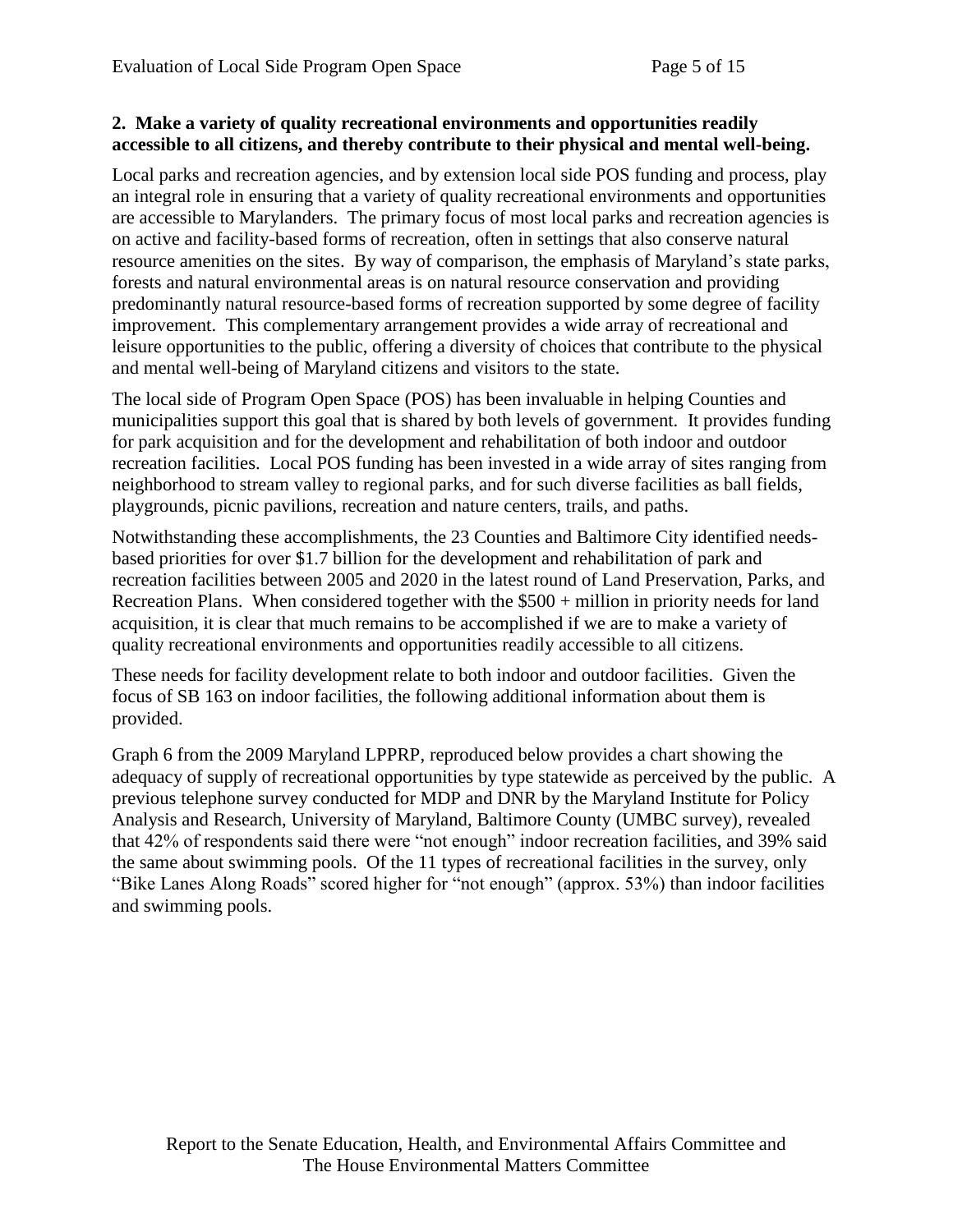



Many sports that take place outdoors can also take place indoors: basketball, tennis, volleyball, and swimming, to name a few. When these facilities are indoors, the sports season runs for the entire year, meaning that Counties can meet the recreational needs of Maryland's residents year round. Inclement weather, winter cold, or excessive summer heat all curtail the use of outdoor facilities, but are unlikely to cancel indoor activities.

Other sports and fitness activities take place entirely indoors: aerobics, yoga, weight and strength training, curling, etc. The demand for space to accommodate these activities will grow even more important over time as the population ages and requires activities that focus on balance, coordination, flexibility, and strength. Community centers are another type of indoor facility that can serve many purposes in a community, such as providing valuable meeting space and room for community events or classes, especially in more urbanized and developed areas.

Given the inherent ability of indoor facilities to expand recreational opportunities to greater numbers of people, indoor facilities merit considerable emphasis and priority in the local side POS process if it is going to remain a significant revenue stream to support State goals for recreation and parks through local government.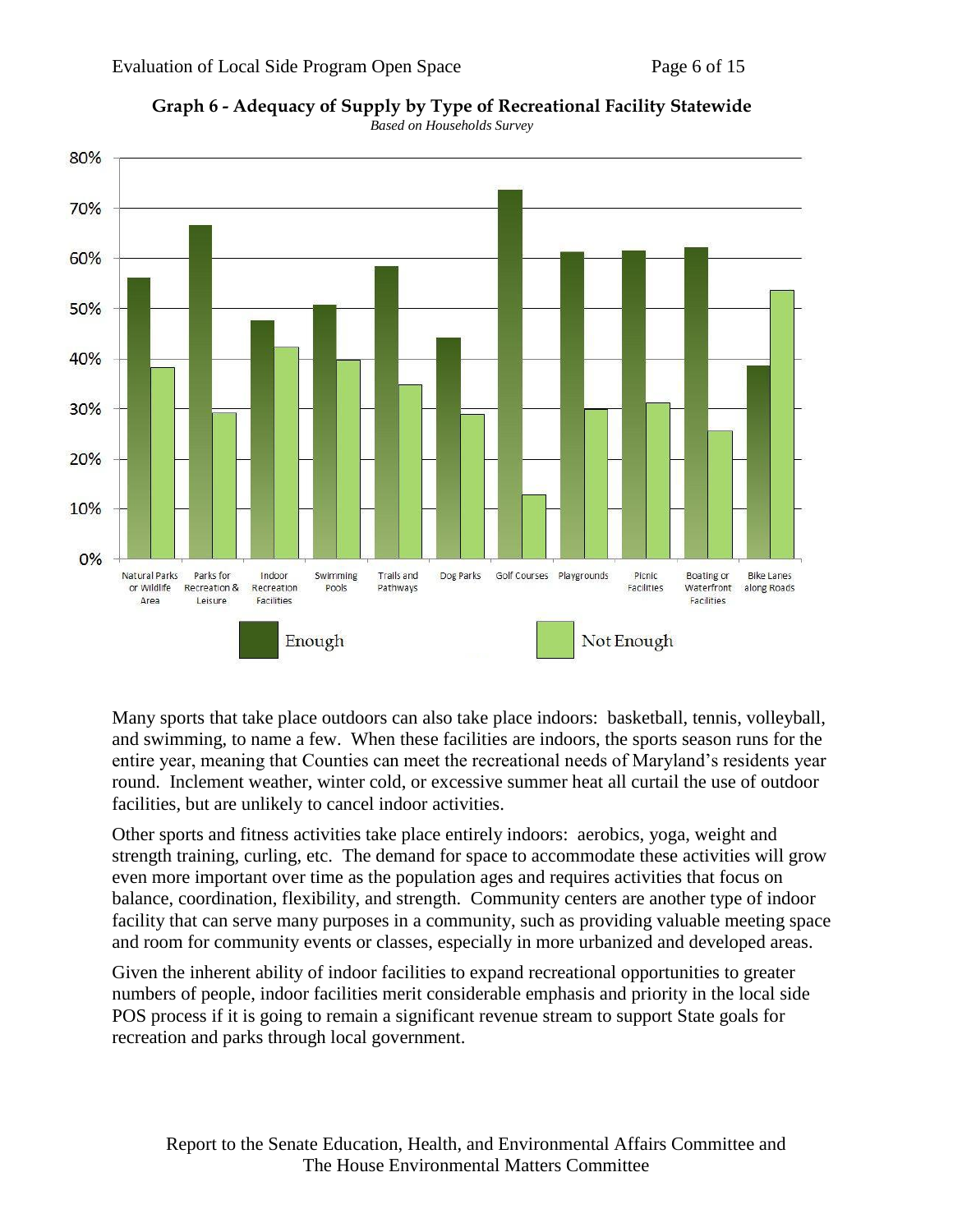It is therefore important that the process support site acquisition and development and rehabilitation of both outdoor and indoor recreation facilities, commensurate with their respective importance in achieving this goal. Within this continuum of spending targets for local side POS funding, indoor facilities are increasingly important.

#### **3. Recognize and strategically use parks and recreation facilities as amenities to make communities, counties, and the State more desirable places to live, work and visit.**

The availability and quality of parks and recreational opportunities are essential to the quality of life at the State, County, and local levels. A plethora of studies have shown that parks typically elevate nearby property values, enhance public health, and help protect the natural environment and attract and retain homebuyers and businesses. Local side POS funding is critical to achieving these outcomes and supporting the goal of making communities, counties, and the State more desirable places to live, work and visit. This funding has been particularly effective at neighborhood and community levels by securing and developing parks and recreation facilities in places that do not have convenient access to the State's parks. Similarly county and municipal parks and recreation agencies have a strong record of strategically using local POS funding to promote community conservation, providing parks as an "adequate public facility" within established and growing communities, and creating amenities that draw visitors from afar and thereby support local tourism.

Summarized below are the results of a survey of public attitudes about the importance of parks and conservation, derived from the 2003 UMBC study conducted for MDP and DNR and reprinted from page III–90 of the 2009 Maryland LPPRP. The survey indicates that Maryland citizens place considerable priority on parks, recreation and conservation as important aspects of quality of life, reinforcing the importance of the role this goal plays in determining the effectiveness of the local side POS process.

#### **4. Use State investment in parks, recreation, and open space to complement and mutually support the broader goals and objectives of local comprehensive/ master plans.**

State and local investment in parks, recreation and open space is integral to achieving the goals and objectives identified in local master plans. Parks and recreation are important components of county, municipal, and community plans, and POS funding has allowed local governments to achieve associated goals and objectives to a greater extent than would be possible through the use of local funding only. As part of the POS process, local governments are required to identify how all proposed POS projects support the goals and objectives of local comprehensive plans and related planning documents and policies.

The 2009 Maryland LPPRP focused on the relationship between local side POS investments and master plan goals as applied to the parks and recreation element only. Greenprint can be a useful resource for county and municipal planners seeking to incorporate broader natural resources goals and agendas into their local comprehensive/master plans.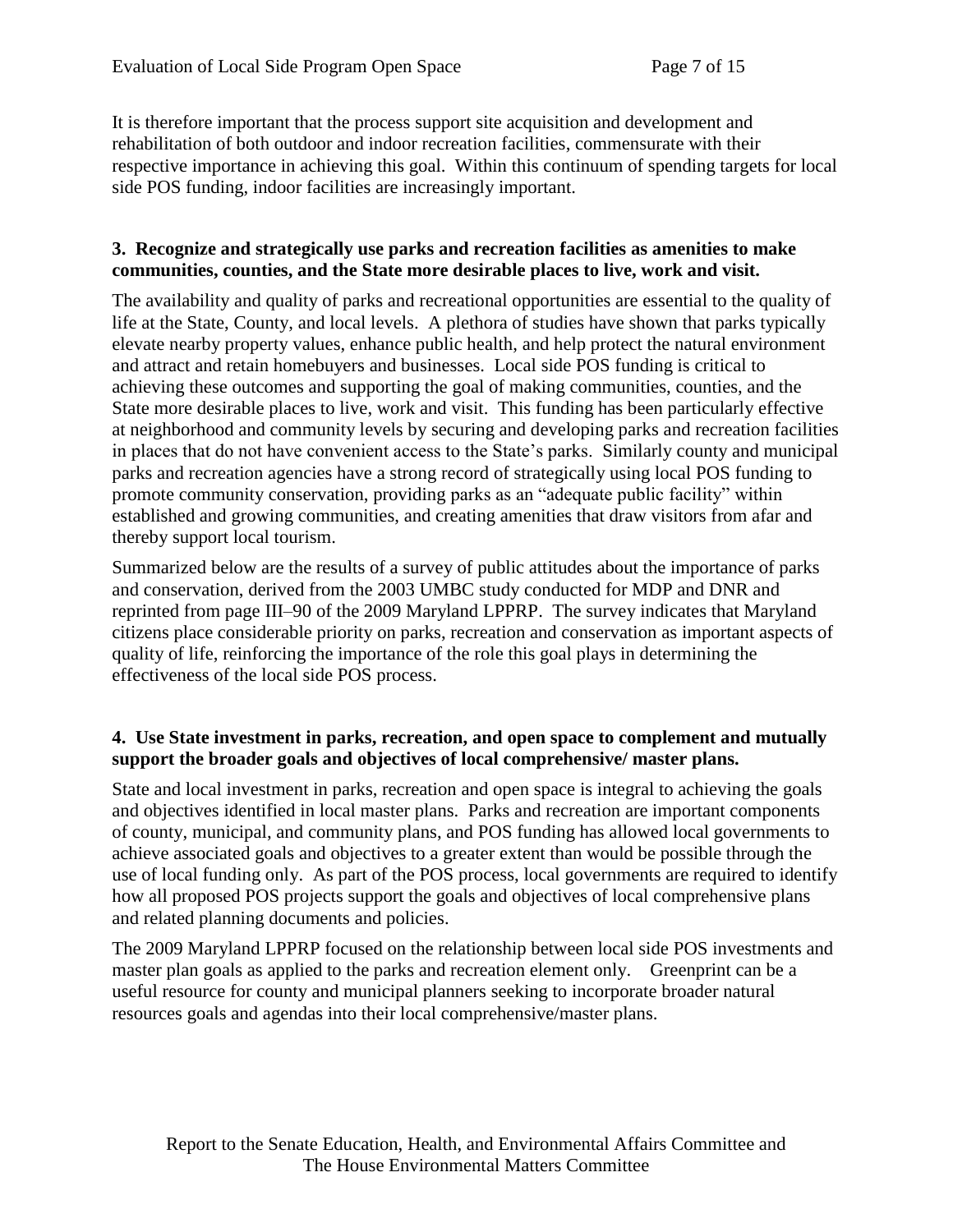| Importance of governmental actions to protect more land for conservation.<br>(Percent)            |                          |                       |                             |                             |                           |              |  |  |  |  |  |
|---------------------------------------------------------------------------------------------------|--------------------------|-----------------------|-----------------------------|-----------------------------|---------------------------|--------------|--|--|--|--|--|
| <b>Governmental Action</b>                                                                        | <b>Very</b><br>Important | Somewhat<br>Important | Not too<br>Important        | Not at all<br>Important     | <b>Not</b><br><b>Sure</b> | <b>Total</b> |  |  |  |  |  |
| Acquire parkland for<br>active recreation                                                         | 52.3                     | 38.5                  | 6.5                         | 2.6                         | 0.1                       | 100.0        |  |  |  |  |  |
| <b>Protect lands for</b><br>protection of wildlife,<br>water quality and a<br>healthy environment | 83.6                     | 13.5                  | 2.6                         | 0.0                         | 0.3                       | 100.0        |  |  |  |  |  |
| <b>Preserve farmland</b>                                                                          | 65.6                     | 26.3                  | 4.8                         | 3.0                         | 0.4                       | 100.0        |  |  |  |  |  |
| Provide public access to<br>the bay or rivers                                                     | 49.8                     | 38.8                  | 9.9                         | 0.5                         | 1.1                       | 100.0        |  |  |  |  |  |
| Support for governmental actions to manage development and protect resource<br>lands (Percent)    |                          |                       |                             |                             |                           |              |  |  |  |  |  |
|                                                                                                   |                          |                       |                             |                             |                           |              |  |  |  |  |  |
| <b>GOVERNMENT SHOULD</b>                                                                          | Strongly<br>Agree        | Somewhat<br>Agree     | Somewhat<br><b>Disagree</b> | Strongly<br><b>Disagree</b> | <b>Not</b><br><b>Sure</b> | <b>Total</b> |  |  |  |  |  |
| Limit growth and<br>development through<br>planning and land use<br>regulation                    | 44.4                     | 39.6                  | 10.5                        | 2.9                         | 2.6                       | 100.0        |  |  |  |  |  |
| Buy more land for parks<br>and resource protection                                                | 40.9                     | 38.0                  | 12.6                        | 6.8                         | 1.8                       | 100.0        |  |  |  |  |  |
| Require developers to<br>preserve more natural<br>areas and open space                            | 64.5                     | 27.4                  | 6.8                         | 0.6                         | 0.8                       | 100.0        |  |  |  |  |  |

# **Public Attitudes about Parks and the Conservation of Open Space**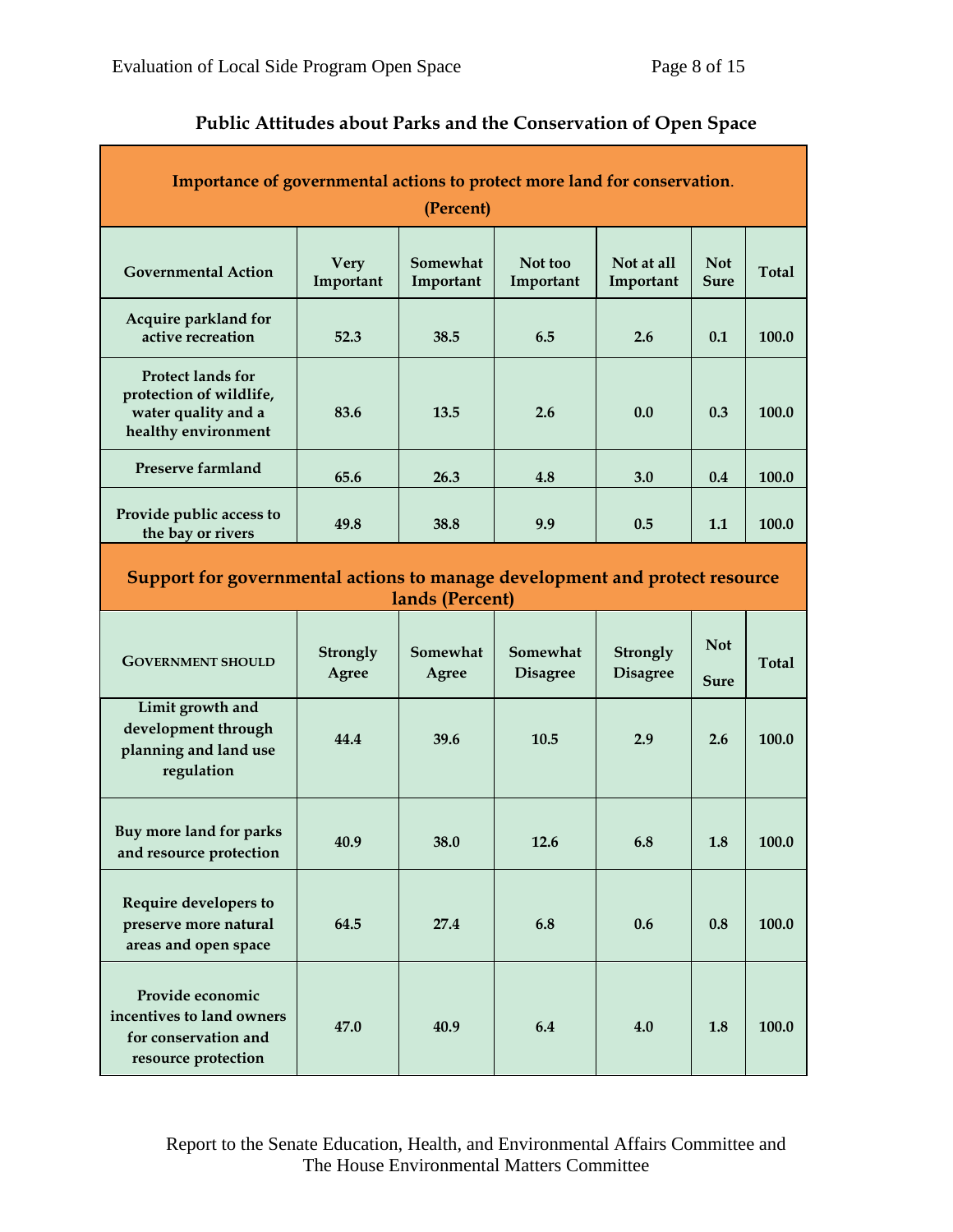### **5. To the greatest degree feasible, ensure that recreational land and facilities for local populations are conveniently located relative to population centers, are accessible without reliance on the automobile, and help to protect natural open spaces and resources.**

As stated previously, the parks and recreation facilities provided by local jurisdictions complement those supplied by the State. While most State parks are sited according to the presence of unique and/or significant natural resources or features, the vast majority of local sites and facilities have been acquired and developed to meet localized recreation needs generated by the existing or projected population. The State has a strong interest in creating more trail connections between communities, schools, and State and local parks. DNR is encouraging local partners to voluntarily help create more of these connections.

All local LPPRPs provided some information about how local jurisdictions are planning to ensure that a variety of quality recreation environments and opportunities are readily accessible to all of their citizens. Most local parks and facilities funded through local POS are within walking or bicycling distance of the population they are intended to serve, though a lack of quality pedestrian and bicycle networks (sidewalks, bike lanes, paths, etc.) and "car-first" mentality can sometimes reduce the likelihood that park visitors will access the site by foot or bicycle. Local jurisdictions recognize and acknowledge the importance of Smart Growth principles of concentrating public investments within the Priority Funding Areas. There is also a need for recreation and open space in areas of less density to serve populations that also desire recreational opportunities and parklands.

The degree to which natural resources and open spaces are protected varies by jurisdiction and the type of project. Environmental and development regulations, which apply to parks and recreation as well as to general development, provide some assurance that areas such as wetlands, steep slopes, forests, streams, and the Chesapeake Bay are protected. However, conservation and preservation of natural features and open space above and beyond these requirements is frequently a feature of POS-funded local projects. Parklands, in general, feature less impervious surface than nearly all other types of land uses. Thus, land preserved within parks often support broader conservation objectives for natural resources.

#### **6. Complement infrastructure and other public investments and priorities in existing communities and areas planned for growth through investment in neighborhood and community parks and facilities.**

One of the major forces driving the decisions of local parks and recreation agencies is the population growth trends and policies of their county and/or municipality. Significant investment of funding, including local POS, has gone into the acquisition and development of neighborhood and community parks in areas of growth, and has been utilized to rehabilitate, expand, or improve parks that serve existing population centers. In some of the more denselypopulated counties where land has become scarce within certain neighborhoods and communities, regional-serving parks and facilities have been provided to serve multiple communities. Furthermore, some jurisdictions utilize local POS to support other public investments via cooperative arrangements including dual-use school recreation centers and multi-agency facilities such as community centers.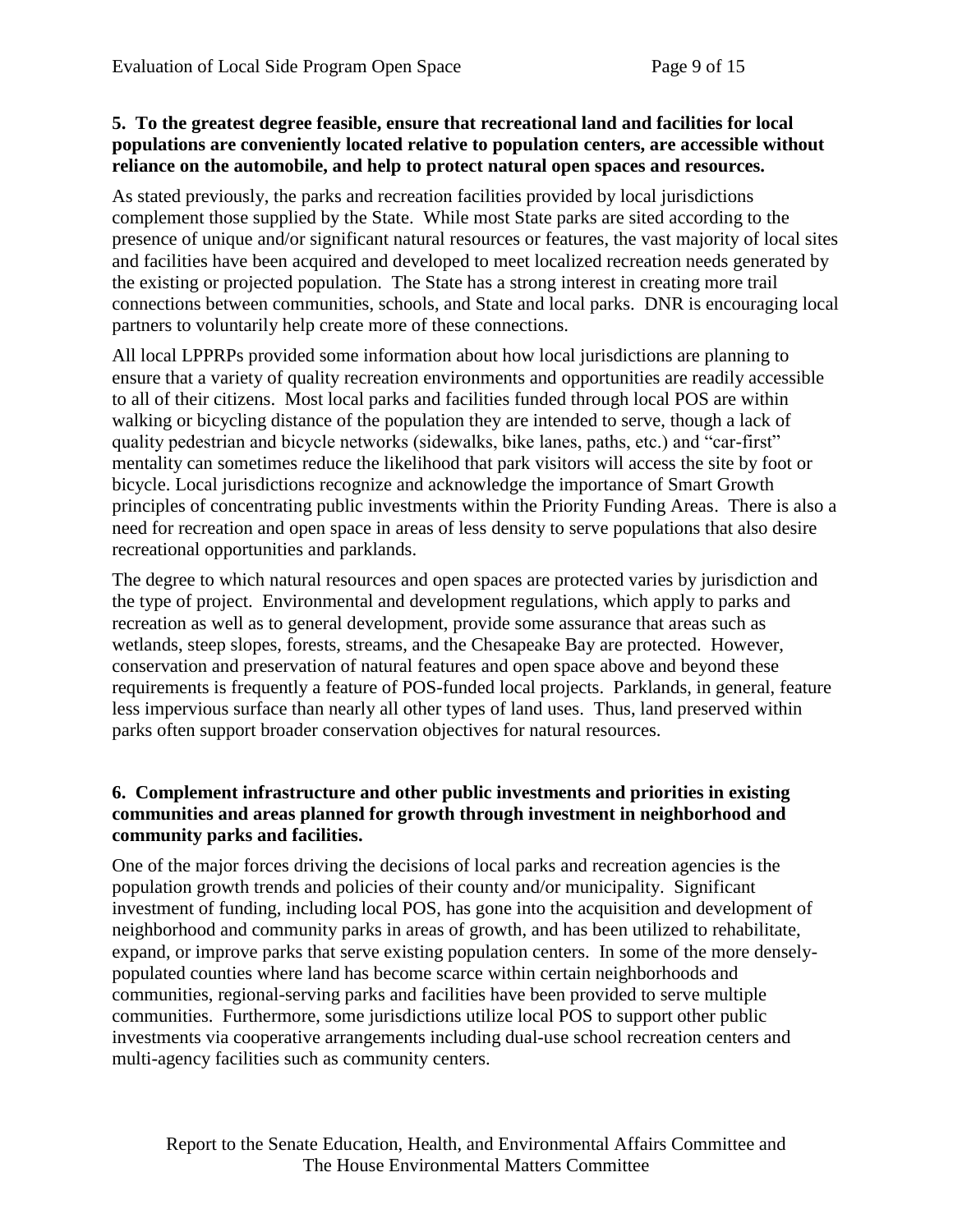Increased population in existing and planned communities translates to increased demand for recreational facilities. Recreational infrastructure has a life cycle that demands future investment in rehabilitation. It is thus essential that local POS funding be made readily available for the development and renovation of outdoor and indoor facilities and support amenities, in addition to site acquisition.

Opportunities for the private sector to support neighborhood parks are possible in older neighborhoods where parks and recreation were not as big a concern as they are now. For example, when old commercial strips and underperforming shopping centers are redeveloped into lively mixed use centers for example, there is plenty of room for a playground or a shady pocket park where residents and visitors can gather and relax—green space that did not exist on the site previously.

#### **7. Continue to protect recreational open space and resource land at a rate that equals or exceeds the rate at which land is developed at a statewide level.**

This goal applies collectively to all of the elements of the land preservation, parks and recreation planning process to varying degrees, including Agricultural Land Preservation, Recreation and Parks, Natural Resource Conservation, and Historic Preservation. Accordingly, this goal is addressed through the combination of all State, federal and local programs that protect land for one or more recreational or resource conservation purposes.

In the **Maryland Land Preservation, Parks and Recreation Plan, 2009**, we estimated that this goal was being met statewide (1.09 acres preserved land for each acre of development), using 2002 statewide Land Use/ Land Cover data as the source for information on development. Using updated and improved Land Use/ Land Cover information for 2007 compiled by MDP, the current ratio of protected to developed land for the State is about .88:1. Thus, we are falling short of meeting this goal.

On a county by county basis, generally speaking, the amount of land preserved through easement or public acquisition exceeds the amount developed land in rural counties with large public land holdings. This is less often the case in metropolitan and transitional counties, which obviously have more difficulty protecting land faster than it is developed due to development pressure (2009 Maryland LPPRP, Volume I, Chapter III, p.107). Since this is a statewide goal, there is little need to emphasize the variations that exist among counties further here.

While the quantitative measure inherent in this goal is a valuable indicator for collective State and local land preservation and acquisition efforts, it does not tell the whole story. The needsbased analyses local governments are now performing to develop acquisition and facility development priorities, discussed under goal 2, show a more detailed picture of what lands and facilities are needed to meet public demand. The 2010 Guidelines for State and Local Land Preservation, Parks, and Recreation Planning, which accompany this report, place particular emphasis on focusing funds in the places where they are needed most to meet the varying needs of different populations, as suggested in the 2009 Maryland LPPRP (page III-110).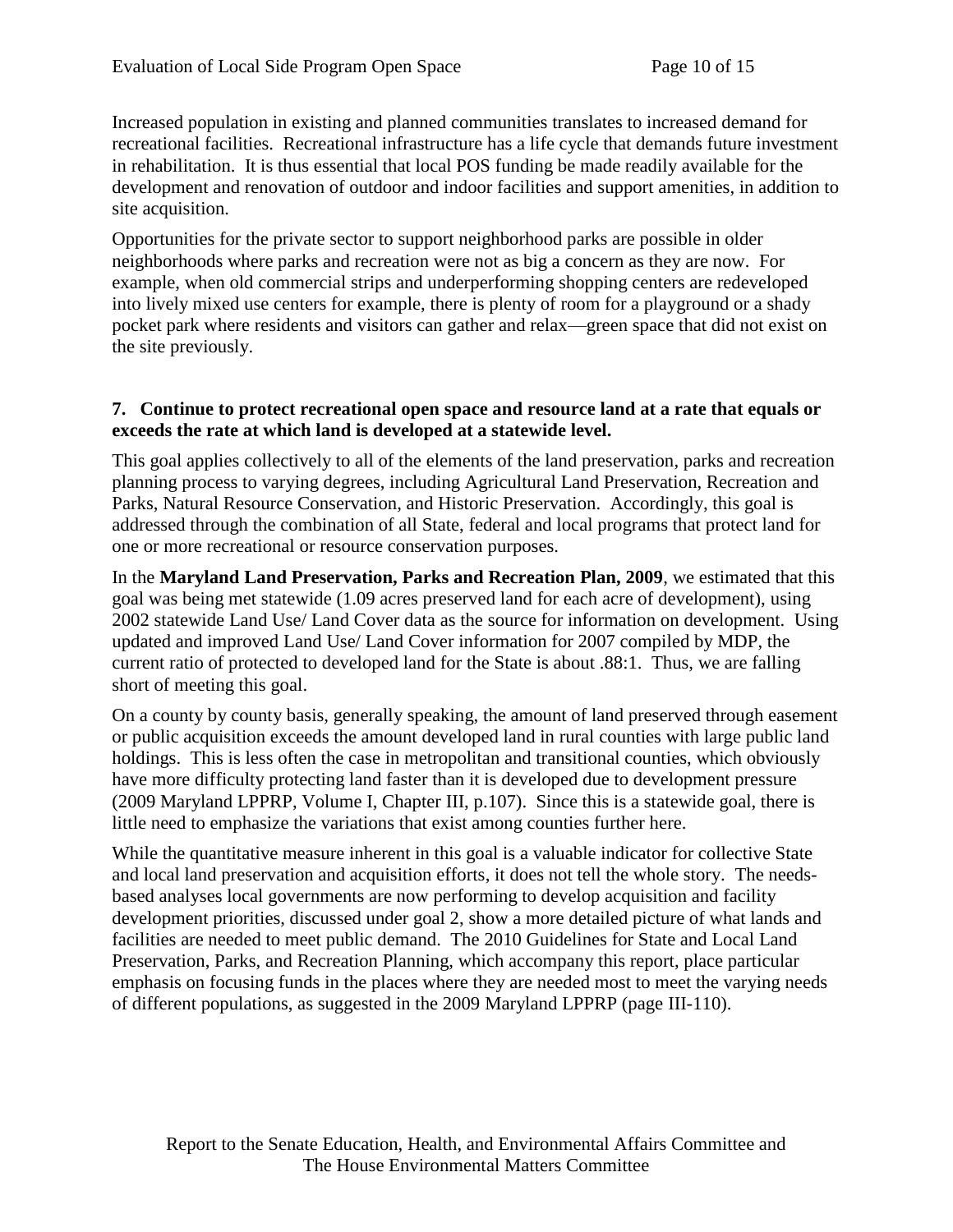# **Overall Evaluation**

For purposes of evaluation, it is important to reiterate that the local side POS process and associated funds are not responsible for all of the State's goals for recreation, parks, open space, and land acquisition. They are responsible only to help accomplish the six goals listed in this report that pertain specifically and exclusively to local recreation and parks services (goals 1 through 6 listed in the beginning of this report). Those goals were defined in the *2003 Guidelines for State and Local Land Preservation, Parks, and Recreation Plans*, and reiterated in the *Maryland Land Preservation, Parks, and Recreation Plan 2009* and the *2010 Guidelines* for the next round of State and local land preservation, parks, and recreation planning.

The focus of those six goals is on 1) acquiring recreational land commensurate with increasing population and demand; 2) making recreational opportunities accessible to all citizens; 3) using parks and recreation facilities as amenities to make communities desirable places to live and work; 4) using local side investment to complement local comprehensive plans; 5) locating recreational land and facilities convenient to population without reliance on automobiles, and to help to protect natural open spaces and resources; and 6) focusing recreation investment in existing communities and areas planned for growth.

Broadly speaking and as illustrated through the preceding discussion of the ways in which local recreation and parks programs are addressing them individually, we are confident that those goals are being effectively addressed through the local side Program Open Space process within realistic limits. Those limits include the fact that the local side POS process and the amount of funds provided through it are not the only important factors affecting progress and shortcomings toward these goals. Success also depends, among other things, on State guidelines and restrictions for the local side process, how each jurisdiction uses its available funding, and to the extent that jurisdictions are able to leverage existing funds with private sector resources to achieve State goals in older neighborhoods where parks and recreation have taken on a renewed priority.

How jurisdictions use available funding to achieve State goals is addressed generically  $-$  i.e., for counties in general – in the preceding discussions of individual goals. This overall evaluation therefore focuses on 1) State restrictions and guidelines for the local side POS process and 2) the amount of funds provided through the local side process, as important factors contributing to the degree to which the process is achieving state goals.

### **State Guidelines and Restrictions for the Local Side Process**

The *2003 State Guidelines* for the local side process initiated several new requirements to help ensure cost effective use of local side POS funds to achieve State goals. They included the following (abbreviated from the *Guidelines*).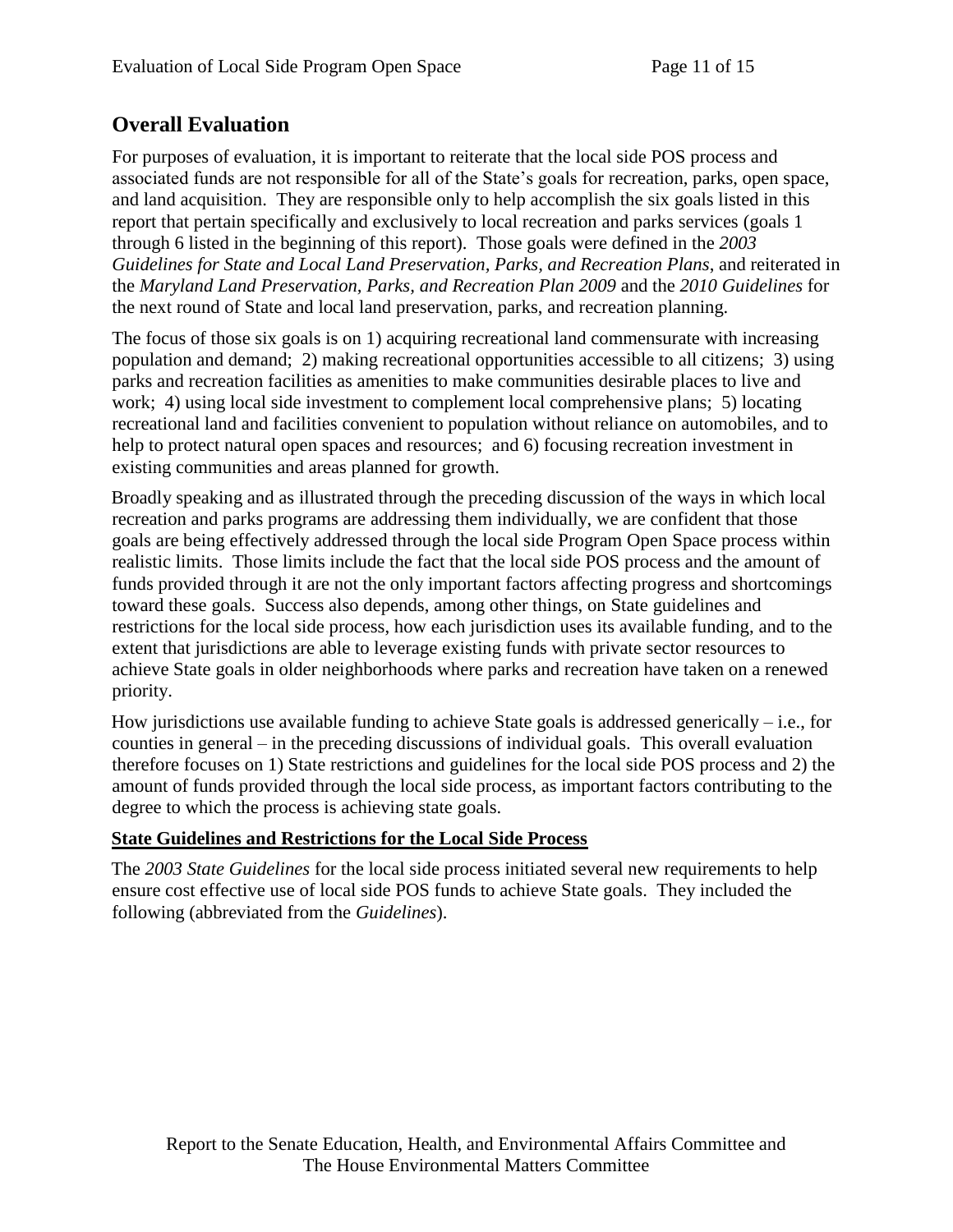### *2003 Guidelines for Local Recreation and Parks*

- **1.** Describe how local parks and recreation programs and procedures:
	- Complement and support the broader goals and objectives of local comprehensive / master plans, including the Eight Visions of State planning policy.
	- Ensure that recreational land and facilities for local populations are conveniently located relative to population centers, help protect natural open spaces and resources, and complement community design and infrastructure.
	- Make existing communities and planned growth areas more desirable, thereby encouraging private investment in those areas commensurate with the priorities of the comprehensive plan.
	- Ensure that a variety of quality recreational environments and opportunities are readily accessible to all citizens.
- **2.** Complete a needs analysis to identify local priorities for land acquisition, facility development, and facility rehabilitation.
- **3**. Identify needs-based priorities for land acquisition, facility development, and facility rehabilitation, along with estimated costs, for each of three planning time frames: short- (2006-2010), mid- (2010-2015) and long-range (2016-2020).
- **4**. Provide, if possible, estimates of the amounts of funds expected from established revenue sources, including POS and others, to fulfill these priorities.
- **5**. Summarize their needs-based priorities for each planning time frame in fourteen categories, including field sports (athletic fields, multipurpose fields, and football/soccer fields), baseball/softball, basketball, tennis, and the top ten needs as identified by the County beyond these four.

Based on the conclusions from the *2009 Maryland Land Preservation, Parks, and Recreation Plan*, the *2010 Guidelines* for the next round of State and local planning further specify that each local plan should focus on how it will achieve State goals through its spending priorities for acquisition, facility development, and rehabilitation. The *Guidelines* also specify that the majority of funding should be targeted to neighborhoods and communities where population and growth are concentrated, and that parks and facilities should be provided in lands designated for agricultural and/or natural resource conservation only to serve needs of the existing population or to preserve significant natural resources.

Generally, the focus of both the *2003* and *2010 Guidelines* is on ensuring that the local side process 1) contributes effectively to achieving State goals and 2) supports the the statewide planning visions and by extension, local comprehensive plans. The strategy is to make State goals clear, and require that local priorities for acquisition and facility development effectively address them.

We believe that the provisions of SB 163 are complementary to the focus and strategy of the *2003* and *2010 Guidelines*. SB 163 incorporates the following provisions in the local side process, in the form of additional guidelines, restrictions and requirements:

1. Clarifies that local side funds can be used for indoor and outdoor facilities;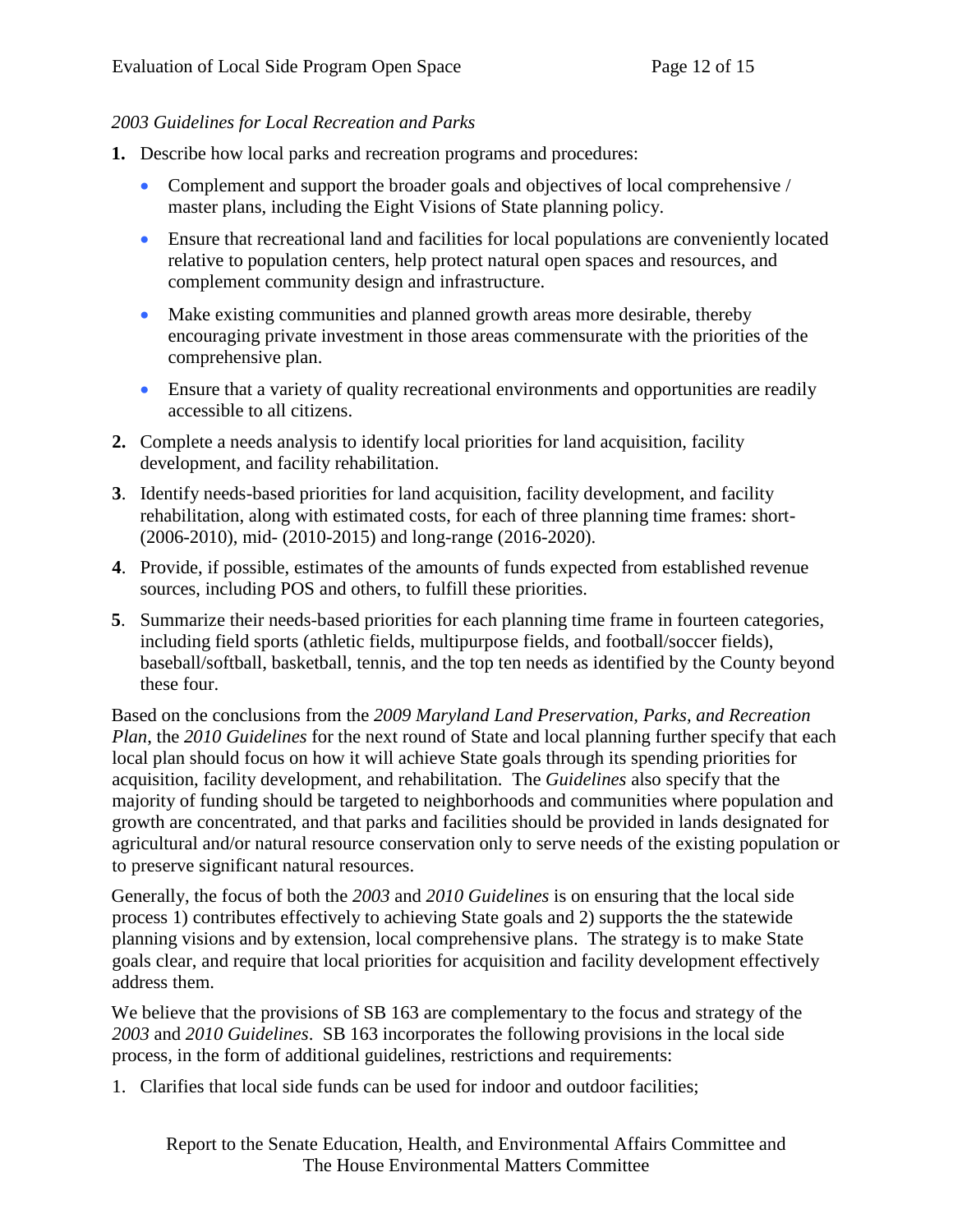- 2. Requires that indoor facilities above a size threshold meet or exceed LEED Green Building Silver standards (actual certification is not required);
- 3. Requires environmental site design (ESD) techniques to the maximum extent practicable (MEP), consistent with stormwater management regulations;
- 4. Establishes that the local side process will fund land acquisition for development of indoor facilities within a Priority Funding Area (PFA) at rates up to 90% of total project cost, if the local governing body agrees to limit impervious cover to 10% of the land; and
- 5. Limits funding through the local side process for indoor facility development costs outside PFAs to 50% if the facility is not ancillary and necessary for outdoor recreation.

Provision 1 clarifies the eligibility of indoor facilities under the local side process. This clarification will help address the importance of indoor facilities as an integral means to achieve State goals 2 through 6, as discussed above. For example, under goal 2, which focuses on making quality recreational opportunities accessible in population centers, it was pointed out that more respondents to the State's 2003 survey said there were "not enough" indoor recreation facilities (42%) and swimming pools (39%) than all 11 of the other types of recreational facilities, with the exception of "Bike Lanes Along Roads" (53%). That discussion also identified distinct abilities of indoor facilities to make many important recreational opportunities more accessible to more people more of the time, and pointed out that, if the local side POS process is to remain a significant revenue stream to support State goals for recreation and parks through local government, indoor facilities must merit considerable emphasis and priority.

Provision 2 (LEED Silver standards) is consistent with the Governor's Smart, Green and Growing priorities, particularly the emphasis on sustainability of development, communities, environment and quality of life. These are important themes of State planning policy, i.e., the 12 Visions adopted by the General Assembly in 2009, and PlanMaryland, for which MDP has initiated a process to develop. While this LEED requirement goes beyond the *2003* and *2010 Guidelines*, it is consistent with them and advances their intent.

Provision 3, for Environmental Site Design (ESD) to the Maximum Extent Possible, as defined by State stormwater management regulations, is also consistent with *2003* and *2010 Guidelines* and, obviously, the stormwater management requirements.

Provisions 4 and 5 attempt to establish an incentive and disincentive, respectively, for facility development in and outside of PFAs. We recognize and support the intent to minimize environmental and water resource impacts of facility development funded by local side POS, but we believe that this is most effectively addressed through State stormwater management requirements and not through these provisions.

State stormwater management regulations include a sequence of provisions to limit impervious cover, require ESD to the MEP, and minimize the impacts of stormwater through watershed management plans. Those provisions can be used to accommodate the intent of State planning policy to concentrate development and population in PFAs – a key means to many of Maryland's Smart, Green and Growing objectives, including those of the Sustainable Communities Act of 2010 – while minimizing water resource impacts.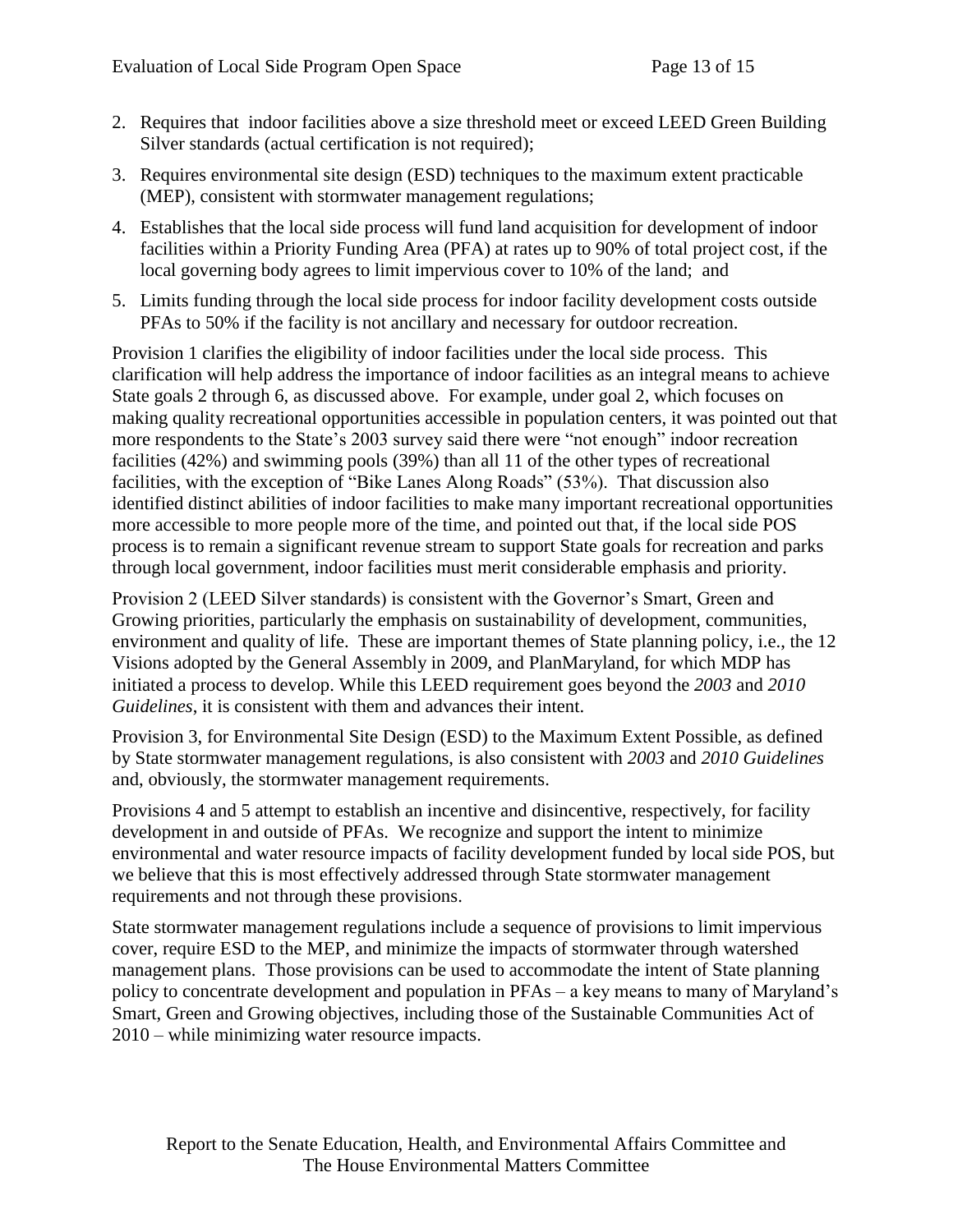### **Funding through the Local Side Process**

Significant percentages of Marylanders believe that there are "not enough" recreational lands, facilities, and opportunities, and a large majority think it very or somewhat important to acquire more parkland for active recreation. Limited funding for public lands and facilities is clearly an issue of concern.

Variation in the availability of local side POS funds is unavoidable with variations in the economy and the real estate market. This affects state side POS, MALPF, Rural Legacy, and other preservation and conservation programs. It obviously also affects local government's ability to meet recreational needs and achieve State goals through the local side process.

Due to decreased revenues and changes to the funding formula, the ability of State and local agencies to meet all of the aforementioned goals has become increasingly more difficult. And yet the demand for recreational facilities, very often in areas with limited land resources, usually exceeds available funding. That is why it is extremely important that all available funds be used to support and achieve these goals.

## **Summary of Findings and Recommendations**

- Goals for recreation and parks are being effectively addressed through the local side Program  $\overline{a}$ Open Space process within realistic limits.
- We believe that the provisions of SB 163 were intended to be complementary to the focus  $\overline{a}$ and strategy of the *2003* and *2010 Guidelines for State and Local Land Preservation, Parks, and Recreation Plans*.
- The intent to minimize environmental and water resource impacts of facility development  $\mathbf{a}$ funded by local side POS can be most effectively accomplished through State stormwater management requirements without undermining the intended incentive.
- In light of the significant documented need, the magnitude of funding involved, and its  $\overline{a}$ importance to the continued success of the local side process and achievement of State goals for recreation and parks, we recommend DNR and local partners work collaboratively to develop strategies for ensuring that open space funding needs are met in the long term through both locally and state-based funding streams.
- State agencies and Counties should work together to implement the new *2010 Guidelines for*   $\overline{\mathbf{a}}$ *State and Local Land Preservation Parks, and Recreation Plans*, which help to streamline the reporting process and focus effort on evaluating relative progress. The 2009 Maryland LPPRP made it a priority for local plans to focus on how goals will be achieved through spending priorities, facility development, and rehabilitation.
- As suggested in the 2009 Maryland LPPRP, an analysis of the distribution of parks and  $\overline{a}$ . facilities relative to existing and planned population centers may be a useful planning tool for both the State and local governments.
- Implementation of SB163 has presented unanticipated challenges. A workgroup should be  $\overline{a}$ formed to examine the issues and make recommendations where necessary. The workgroup